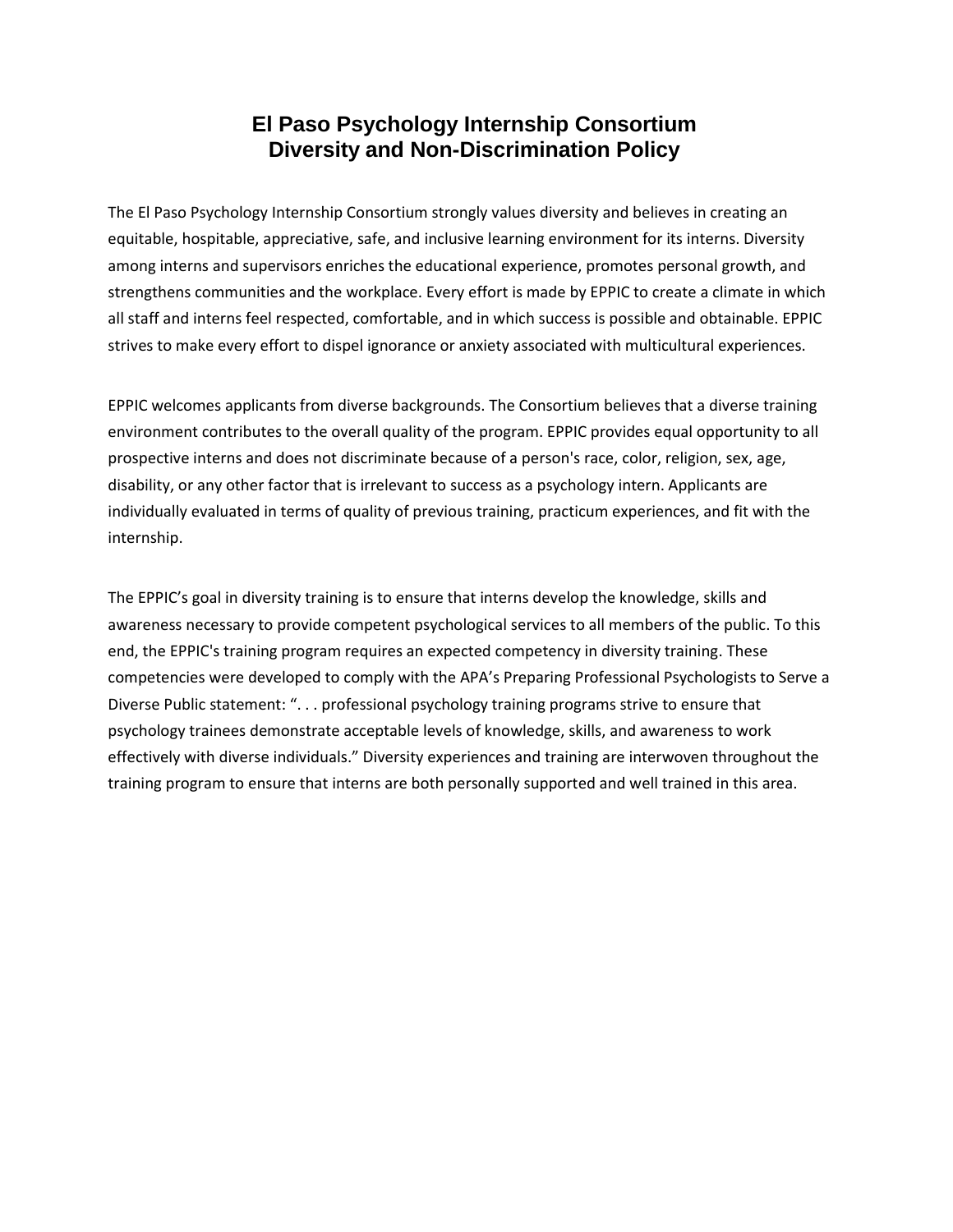

Education Directorate

# Preparing Professional Psychologists to Serve a Diverse Public

*This statement was developed by the [Education Directorate's](http://www.apa.org/ed/index.aspx) Working Group on Restrictions Affecting Diversity Training in Graduate Education, and approved by the [Board of Educational Affairs](http://www.apa.org/ed/governance/bea/index.aspx) in March 2013.*

#### **Statement of Purpose**

For psychologists to competently serve all members of the public now and in the future, professional psychology training programs strive to ensure that psychology trainees demonstrate acceptable levels of knowledge, skills and awareness to work effectively with diverse individuals. Clients/patients are complex individuals who belong to diverse cultures and groups. Trainees also bring a complex set of personal characteristics and diverse cultural or group memberships to the education and training process. An important component of psychology training to explore is when and how trainees' world views, beliefs or religious values interact with and even impede the provision of competent professional services to members of the public. It is essential that potential conflicts be acknowledged and addressed during training so that psychologists are prepared to beneficially and non-injuriously interact with all clients/patients. This statement is intended to help training programs address conflicts between trainees' worldviews, beliefs or religious values and professional psychology's commitment to offering culturally responsive psychological services to all members of the public, especially to those from traditionally marginalized groups.

### **Commitment to a Supportive Training Environment**

Training environments foster the ability of trainees to provide competent care to the general public, and trainees' competencies in professional practice are evaluated regularly. Some trainees possess worldviews, values or religious beliefs that conflict with serving specific subgroups within the public. For example, they may experience strong negative reactions toward clients/patients who are of a particular sexual orientation, religious tradition, age or disability status. Trainers take a developmental approach to trainee skill and competency acquisition and support individual trainees in the process of developing competencies to work with diverse populations. Trainers respect the right of trainees to maintain their personal belief systems while acquiring such professional competencies. Trainers also model the process of personal introspection; the exploration of personal beliefs, attitudes and values; and the development of cognitive flexibility required to serve a wide diversity of clients/patients. Training to work with diverse clients/patients is integral to the curriculum, and consists of both didactic coursework and practical training. Training programs, trainers and trainees cannot be selective about the core competencies needed for the practice of psychology because these competencies are determined by the profession for the benefit of the public. Further, training programs are accountable for ensuring that trainees exhibit the ability to work effectively with clients/patients whose group membership, demographic characteristics or worldviews create conflict with their own. Trainers respectfully work with trainees to beneficially navigate value- or belief- related tensions. At times, training programs may wish to consider client/patient re-assignment so trainees have time to work to develop their competence to work with client/patients who challenge trainees' sincerely held beliefs. Trainers utilize professional judgment in determining when client/patient re-assignment may be indicated in this situation as in all other possible situations in which client/patient re-assignment may be considered. The overriding consideration in such cases must always be the welfare of the client/patient. In such cases, trainers focus on the trainees' development, recognizing that tensions arising from sincerely held beliefs or values require pedagogical support and time to understand and integrate with standards for professional conduct. Thus trainees entering professional psychology training programs should have no